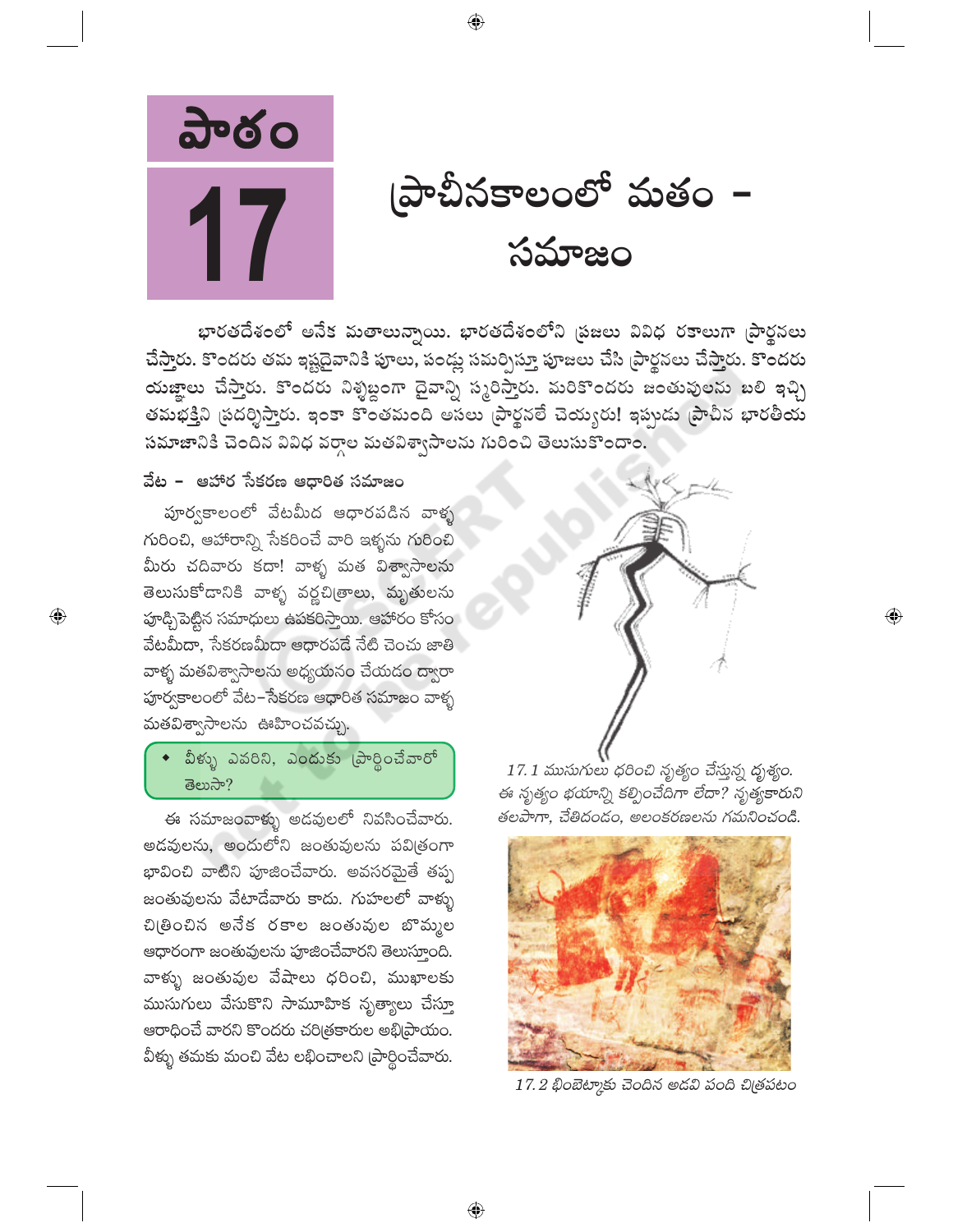తొలి రైతులు, పశువుల కాపరుల కాలం నుండి మతంలో ఎలాంటి మార్పులు సంభవించి ఉంటాయని మీరు భావిస్తున్నారు?

# తొలి వ్యవసాయదారులు – పశుపోషకులు

 $\bigoplus$ 

పురాతత్వ పరిశోధనల ఆధారంగా వీళ్ళు 'అమ్మతల్లి' లేదా 'నేలతల్లి'ని ఆరాధించేవారని తెలుస్తూంది. పశు వులు, పంటలు సమృద్ధిగా విలసిల్లాలంటే అమ్మతల్లి



 $\bigoplus$ 

17.4 మెహర్నగర్లోని కాల్చిన బంకమట్టితో చేసిన అమ్మతల్లి (పతిమ (5000 సంగల క్రితం)

అను(గహం ఆవశ్యకమని వీళ్ళు భావిస్తారు. అమ్మతల్లిని చిన్న చిన్న రాతి (పతిమలు లేదా చెట్ల రూపాలలో పూజిస్తారు.

దక్కన్ [పాంతంలో కనుక్కొన్న 'బూడిద దిబ్బల' వల్ల పూర్వకాలంలోని పశుపోషకులు మంటలను వెలిగించి కొన్ని ఆచారాలను నిర్వహించేవారని అవగతమవుతుంది. ఇటువంటి ఆచారాలే నేటి హెూళి, దీపావళి, సంక్రాంతి పండగ రోజుల్లో మనం చూస్తున్నాం కదా!

(పాచీనకాలంలో మతం – సమాజం

145

వీళ్ళ సమాజానికి సంబంధించిన మరికొన్ని ఆసక్తికర మతవిశ్వాసాలను గురించి పురాతత్వ ఆధారాలు వివరిస్తాయి. వేట–సేకరణపై ఆధారపడిన సమాజంవాళ్ళు మృతులతోపాటు కొన్ని వస్తువులను పూడ్చి పెట్టేవారు. మరణం తర్వాత జీవితం ఉందనే నమ్మకం వాళ్ళలో ఉండేది. పూడ్చిపెట్టిన వస్తువులు మృతులకు ఉపకరిస్తాయనే భావన వాళ్ళలో ఉండేది.

ఆంధ్రప్రదేశ్ రాష్ట్రం, చిత్తూరు జిల్లాలోని శ్రీకాళహస్తి (పాంతంలో నివసించిన వేట–సేకరణ ఆధారిత సమాజం వాళ్ళ జీవనశైలిని, మత విశ్వాసాలను గురించి (కీ.శ. 12వ శతాబ్దంనాటి తమిళ 'పెరియపురాణం' వివరిస్తుంది. ఈ పురాణంలో తెలుగువారికి సుపరిచితుడైన 'భక్త కన్నప్ప' కథ ఉంది. ఈ భక్త కన్నప్ప ఎవరో తెలుసా? ఈయన వేట–సేకరణ ఆధారిత సమాజానికి చెందినవాడు. ఒక ముసలి స్ట్రీ పూజారిణిగా వ్యవహరిస్తూ మాంసం, తేనె, పూలు, వండు వెుుదలైనవాటిని అటవీ దేవతలకు సమర్పించేదని 'పెరియ పురాణం' ద్వారా తెలుస్తోంది.

నల్లమల అరణ్య (పాంతంలో నివసించే నేటి చెంచు జాతివారు మైసమ్మ (లేక) గంగమ్మ అనే తమ ఇష్ట దేవతను నృత్యంద్వారా ఆరాధిస్తూ ఆమెకు (పీతికరమైన వస్తువులను భక్తితో సమర్పిస్తారు. వీళ్ళు శ్రీశైలం మల్లికార్జునస్వామిని, అహెూబిలం శ్రీ నరసింహ స్వామిని కూడా కొలుస్తారు. ఈ ఇద్దరు దేవుళ్లు తమ జాతి ఆడబిడ్డలను పరిణయం చేసుకొన్నారు కాబట్టి వాళ్ళను తమ అల్లుళ్ళుగా చెంచుజాతి వాళ్ళు భావిస్తారు.

 $\bigoplus$ 



17.3 చెంచుజాతి వాళ్ళునృత్యం చేసే చిత్రం

ఆంధ్రప్రదేశ్ ప్రభుత్వం వారిచే ఉచితపంపిణీ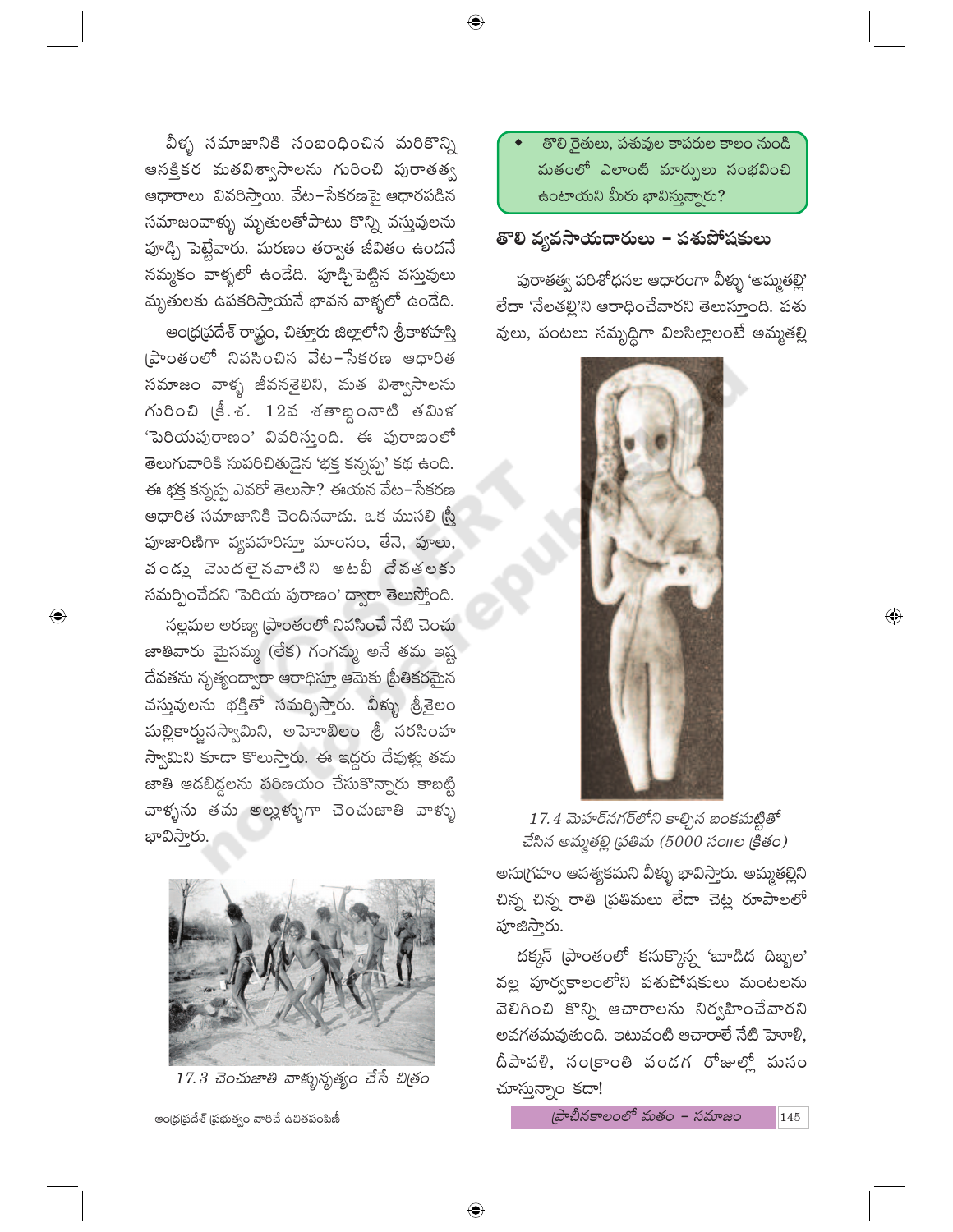

 $17.5$  రాళ్లమీద చెక్కిన జంతువుల బొమ్మలు,  $(\text{m}x) - 4000$  సంగల (కితం నాటి చి(తపటం)

భారతదేశంలో (పస్తుతం నివసిస్తున్న పశు పోషకులను వివిధ పేర్లతో పిలుస్తారు. మహారాష్ట్రలో ధంగర్, కర్నాటకలో 'కురుబ', ఆంధ్రప్రదేశ్లో కురుమ, గొల్ల, యాదవ కులాల వాళ్ళు పశుపోషక సమాజానికి చెందినవారు. మహారాష్ట్రలోని యీ సమాజం వాళ్ళు అలాగే కర్నాటక, 'విఠోబా'ను కొలుసారు. ఆంధ్ర(ప్రదేశ్లలోనివారు రేణుకామాత', 'ఎల్లమ్మ', 'పోచెమ్మ' 'మైసమ్మ', మొదలైన పేర్లతో  $\overline{\mathbb{S}}$ దేవతలను ತೌಲ ఉన్న పూజిస్తారు. వ్యవసాయదారులు, పశుపోషకులు ఇంచుమించు ఒకే ఆరాధనా పద్ధతులను అవలంబించారు. వీళ్ళు గ్రామంలోని ఒక ప్రదేశంలో చిన్న ఆలయాన్ని నిర్మించి అందులో దేవతను (పతిష్ఠించి పూజలు చేస్తారు. (పత్యేక పండగ రోజుల్లో దున్నపోతు, పొట్టేలు, కోడి పుంజు మొదలైన వాటిని బలి ఇచ్చి వాటి మాంసాన్ని, వండిన ఆహారాన్ని 'ప్రసాదం'గా ఆరగిస్తారు. మంచి పంటలు పండాలని, రోగాల బారినుండి తాము రక్షణ పొందాలని, తమ సంతానానికి సౌఖ్యం కలగాలని తమ ఇష్ట దేవతలను (పార్థిస్తారు.

పూర్వకాలం నుండి కొంతమంది రావి, వేప, జమ్మి, మర్రి చెట్లను పూజిస్తున్నారు. పురావస్తు తవ్వకాలలో రావి ఆకులను ము(దించిన కుండపా(తలు బయల్పదడంవల్ల ఆనాటి (పజలు వృక్షాలకు అత్యంత (పాధాన్యమిచ్చే వాళ్ళని తెలుస్తూంది.



17.6. 5000 సంవత్సరాల నాటి ఆఫ్ఘనిస్తాన్లోని ముండిగాక్లో బయల్పడిన కుండపాత్రలు, వాటిపైన ఉన్న రావి ఆకులు చిత్రపటం

మరికొంతమంది వ్యవసాయ సమాజంవాళ్ళు ఏనుగులు, పులులు, పాములు, కోతులు మొదలైన వాటిని పూజిస్తారు. ఇటువంటి పూజాపద్ధతులు (పాచీన కాలంలోనే ఆరంభమయ్యాయి.

 $\bigoplus$ 

## సింధులోయ నాగరికతనాటి మతం

భారత ఉపఖండంలోని వాయవ్య [పాంతంలోని (పశ్చిమోత్తర) సింధునదీ పరివాహక (పాంతాలలో సుమారు నాలుగు వేల ఆరువందల సంవత్సరాల క్రితం అనేక నగరాలు విలసిల్లాయి. ఇవి తొమ్మిది వందల ఏండ్లు వర్ధిల్లి ఆ తర్వాత పతనం చెందాయి. దీన్ని హరప్పా సంస్థ్రతి అనికూడా అంటారు. (హరప్పా – పురావస్తు తవ్వకాలలో మొదట బయల్పడిన (పాంతం). ఆ నగరాలలో రకరకాలైన పనివాళ్ళు (కుమ్మరివాళ్ళు, వ(డంగివాళ్ళు, రాతిని మలిచేవాళ్ళు (శిల్పులు), స్వర్ణకళాకారులు, చేనేత పనివాళ్ళు మొదలయినవాళ్ళు), వర్తకులు, పరిపాలకులు, అధికారగణం మొదలైనవాళ్ళు నివసించేవాళ్ళు. ఇక్కడి శిథిలాలలో స్నానవాటికలు, ధాన్యాగారాలు, గిడ్డంగులు, (పజాభవనాలు, రోడ్లు, కాలువలు, సాధారణ (పజల ఇంద్లు బయల్పద్దాయి. అయితే ఇక్కడ పెద్ద దేవాలయం ఒక్కటి కూడా బయల్పడలేదు. అమ్మతల్లి విగ్రహాలు చాలా కనిపించాయి. వీళ్ళు చాలా రకాల చెట్లను, ముఖ్యంగా రావిచెట్టును పవిత్రంగా కొన్ని జంతువులను కూడా భావించేవాళ్ళు. ఆరాధించేవాళ్ళు. పురుష దేవత చిత్రం లభ్యమైంది.

 $\bigoplus$ 

 $146$   $\sigma$ ింఘికశాగ్రుం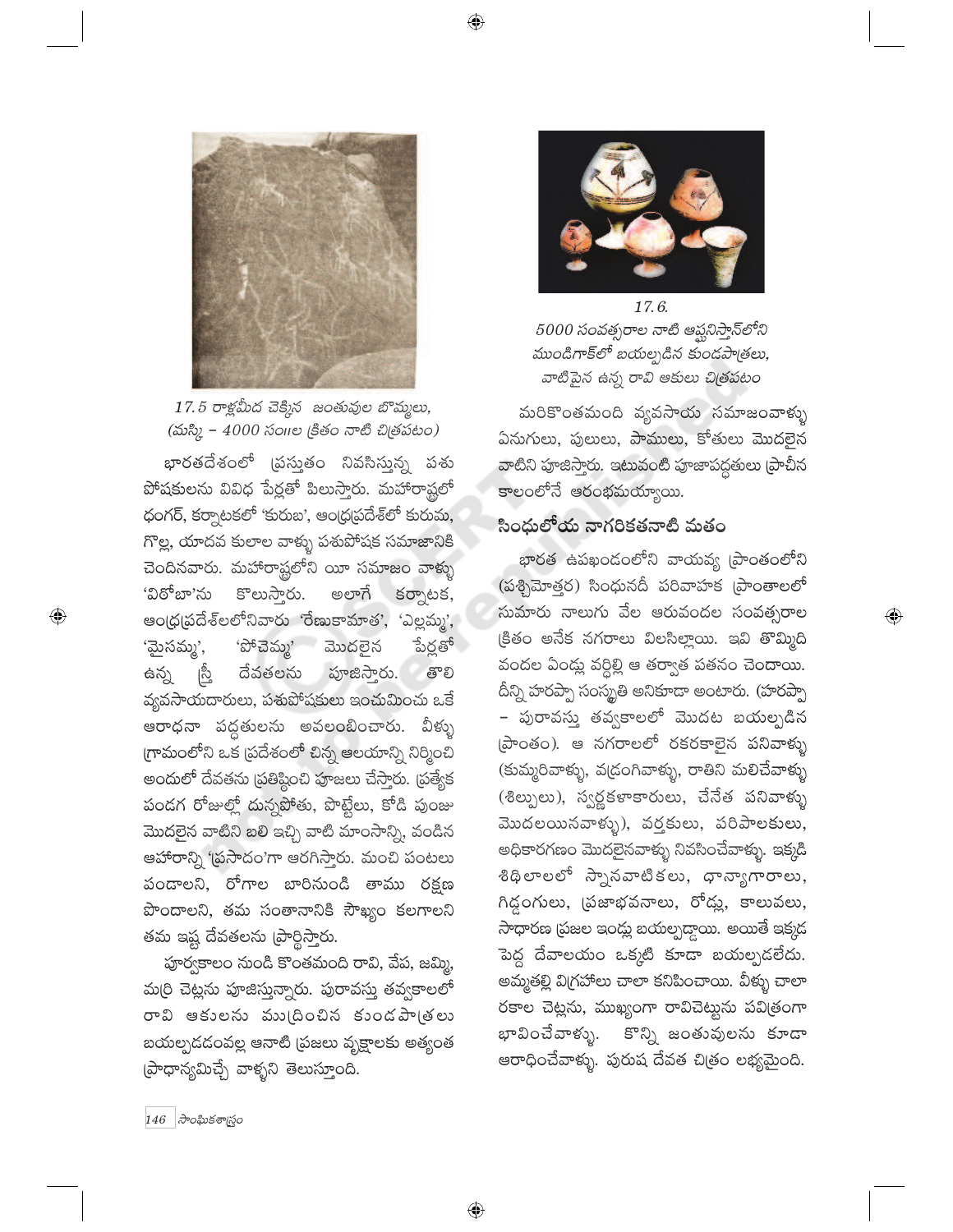ఈ కింది పటాన్ని జాగ్రత్తగా పరిశీలించి ఇది మీకు తెలిసిన ఏదైనా దేవతను (పతిబింబిస్తూ ఉందేమో వివరించండి.



17.7 హరప్పాకాలంనాటి పురుష దేవత చిత్రపటం



 $17.8 \text{ }$ హరప్పాకాలంనాటి అమ్మతల్లి చిత్రపటం

ఈ దేవుడు, ఆ తర్వాతి కాలంలో పూజలందుకొన్న శివుణ్ణి పోలిఉన్నాడని కొందరి అభి[పాయం. మరికొన్ని ఇతర చిత్రాల ద్వారా సింధు(పజలు పర్వదినాలలో పతాకాలు కట్టి ఊరేగింపులు జరుపుతూ తమ ఇష్టదైవాల పట్ల భక్తిభావాలను (పదర్శించేవాళ్ళని తెలుస్తూంది.

## వేదకాలంలో మతం

 $\bigoplus$ 

మేాలు, భారత ఉపఖండంలోని మొట్టమొదటి సాహిత్యం. వేదాలు నాలుగు అవి : (1) ఋగ్వేదం (2) సామవేదం (3) యజుర్వేదం  $(4)$  అధర్వణవేదం. వీటిలో ఋగ్వేదం అతి[పాచీనమైనది. దీన్ని 3500 సంవత్సరాల క్రితం సంకలనం చేసి ఉంటారని ఊహ. వేదాలలో దేవతలను కీర్తించే మంత్రాలు, సంక్షేమంకోసం చేసే (పార్థనలు ఉన్నాయి. వీటిని ఋషులు సంకలనం చేశారు.

ఈ మంత్రాలు వివిధ దేవీదేవతలను కీర్తిస్తాయి. వీరిలో ముగ్గురు దేవుళ్లు చాలా ముఖ్యమైనవాళ్ళు. వాళ్ళు (1) అగ్ని (2) ఇంద్రుడు (యుద్ధదేవత) (3) సోమలత (ఒక ప్రత్యేక పానీయం చేయడానికి వాడే తీగ మొక్క). (పతిపదాన్ని, వాక్యాన్ని సరైన స్వరంతో ఎలా జాగ్రత్తగా ఉచ్చరించాలో, వల్లె వేయించాలో గురువులు విద్యార్శలకు బోధించేవాళ్ళు. చాలా శ్లోకాలను పురుషులు సంకలనం చేశారు, బోధించారు. కొన్నింటిని మాత్రమే స్ర్తీలు సంకలనం చేశారు. యజ్ఞాలు, క్రతువులు చేసేటప్పుడు ఈ మంత్రాలను పఠించేవారు. అగ్నికి ఆహుతులు యిచ్చేవారు. ఇప్పుడు ఒక మంత్రానికున్న అర్థాన్ని చదివి వాళ్ళు దేనికోసం  $\vec{a}$ ာင်္ဂဝဍ္ဍာတ္တစ္ခု များကုတ္တစ္ခုတ္တ

 $\bigoplus$ 

## ఇంద్రునికోసం (పార్థన

ఓ ఇం[దా! రా! మా యీ ఆహుతులు (సమర్పణలు) స్వీకరించు. వేటగాడు వేట కోసం అన్వేషించినట్లే మేము కూడా సంపదకోసం అన్వేషిస్తున్నాం.

ఓ ఇం[దా! మాకు యుద్ధంలో విజయం కలగడానికి సహాయపడు. ఓ ఇంద్రా! మాకు అంతులేని సంపదను (పసాదించు. మా కోరికలను తీర్చు. మాకు శతాధిక గోవులను అను(గహించు.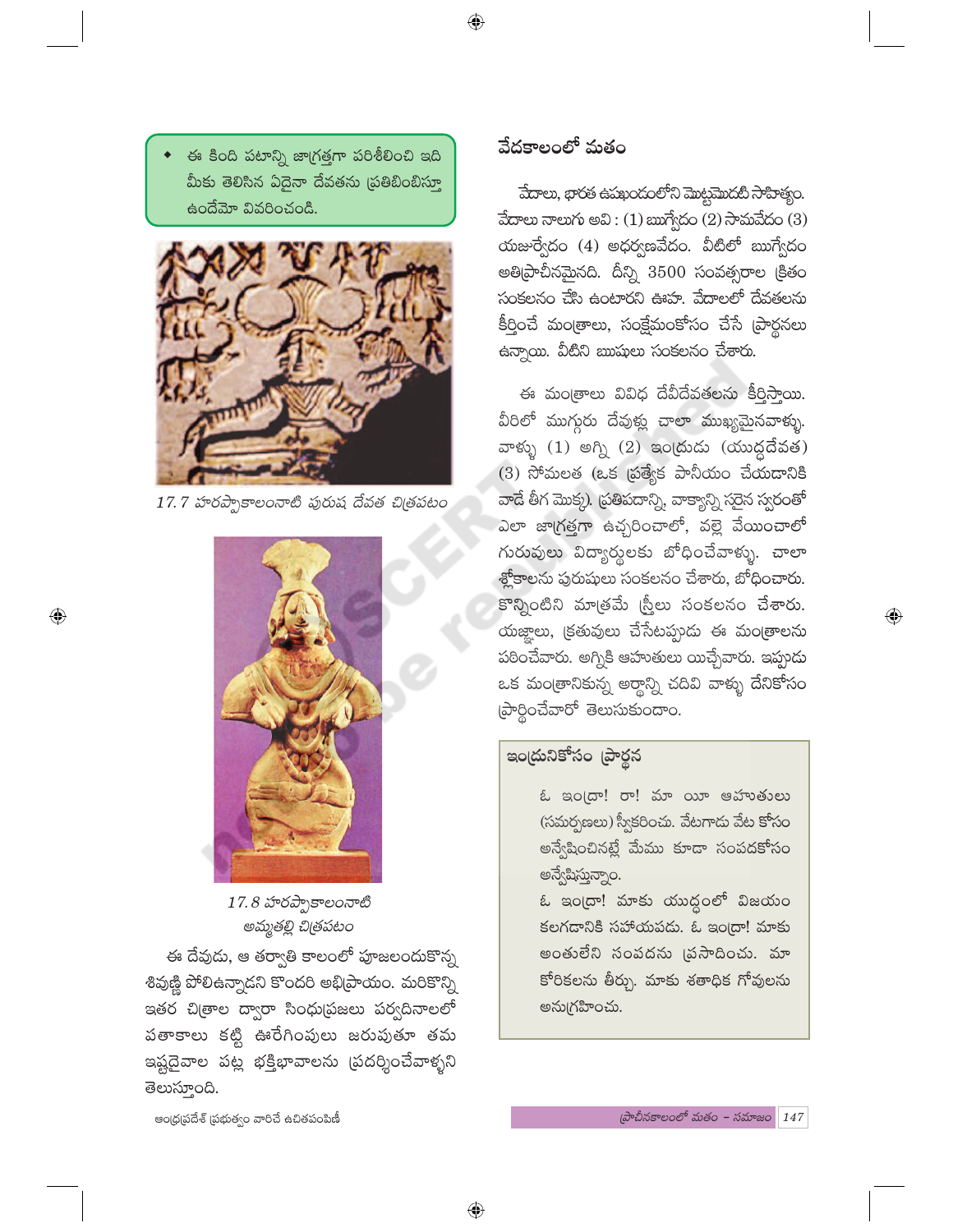## విశ్వామిత్రుడు – నదులు

## విశ్వామిత్రుడు

ఓ నదులారా! పర్వతాలనుంచి జలజలా కిందికి దిగి రండి. వేగంగా దూసుకొనివెళ్లే అశ్వాలలాగా, తమ లేగదూడలను సున్నితంగా సృజించి మెరుస్తున్న గోవులలాగా కిందికి రండి. మీరు ఇం(దుని శక్తి వల్ల రథాలలాగ సము(దంవైపు దూసుకొని వెళుతున్నారు. మీలో నిందుగా నీరు ఉంది. మీరు సము(దంతో సంగమం చెందదానికి ఉవ్విళ్లూరుతున్నారు.

### నదులు $:$

నిండుగా నీటితో నిండిన మేము దేవతల మార్గాలలో పయనిస్తాం. ఒకసారి మేము  $\tilde{\omega}$ వహించడం (పారంభిస్తే ఇక ఆగం. ఓ మునీశ్వరా! నీవెందుకు మమ్మల్ని (ఫార్థిస్తున్నావు?

## విశ్వామిత్రుడు

ఓ సోదరీమణులారా! దయ ఉంచి నా మాట వినండి. ఈ గాయకుడు చాలాదూరంనుంచి రథాలు, బండ్లతో వచ్చాడు. మీలోని జలాన్ని మా పాదాలకంటే ఎత్తుగా (పవహించ నీయకండి, సురక్షితంగా మమ్మల్ని దాట నివ్వండి.

## నదులు

 $\bigoplus$ 

మేము నీ (పార్థనలు వింటాం. నిన్ను సురక్షితంగా สำกอรลลอ.

- ఈ శ్లోకాలు ఎవరిని ఉద్దేశించినవి?
- దేవతలకు ఋషులు ఏమి సమర్పించేవారని మీరు భావిస్తున్నారు?
- వాళ్ళు దేనికోసం (పార్థన చేస్తున్నారు?
- వాళ్ళు వేట సమాజానికి లేదా పశుపోషక సమాజానికి లేదా (గామాలకు, పట్టణాలకు చెందిన (పజలని మీరు భావిస్తున్నారా?

ఋగ్వేదంలో పశువులకోసం, సంతానంకోసం అశ్వాలకోనం, (మగనంతానం), చాలా  $148$  (సాంఘికశాద్రం

(పార్థనలున్నాయి. వేదాలను అధ్యయనం చేసిన చరిత్రకారుల అభిప్రాయంలో వేదకాలం నాటి (పజలు ఆవులను, అశ్వాలు మొదలైనవాటిని పెంచేవారని తెలుస్తోంది. భారతదేశ వాయవ్య భాగంలోని హిందూకుష్ పర్వత(శేణులకు, యమునా నదికి మధ్య భాగంలో వీళ్ళు నివసించేవారు.

 $\bigoplus$ 

వేదకాలవు (చజలు చిన్న చిన్న జన సముదాయాలుగా లేదా తెగలుగా నివసించేవారు. వీరికొక నాయకుడు ఉండేవాడు. వాళ్ళ తెగలలో పురోహితులుగా (బాహ్మణులుండేవారు. వాళ్ళు యజ్జాలను చేయించేవారు. మంత్రాలను చదివేవారు. తెగ (పజలు, తెగ నాయకుడు వీరికి దక్షిణలిచ్చేవాళ్ళు. ఈ తెగల మధ్య తరచుగా గోవులకోసం, నీటికోసం, పచ్చిక బయళ్ళకోసం పోరాటాలు జరిగేవి. గుర్రాలను రథాలకు కట్టి యుద్దాలలో ఉపయోగించేవారు.

కొన్ని వందల సంవత్సరాల తర్వాత ఈ తెగలు గంగా-యమునా వంటి నదుల ఒద్దునున్న (గామాలలో స్థిరపడి వరి, గోధుమ వంటి పంటలు పండించారు. ఈ కాలంలో జనపదాలు ఏర్పడి తెగనాయకులు రాజులుగా రూపాంతరం చెందారు. ఈ కాలంలో యజుర్వేదం, అధర్వణవేదంలోని శ్లోకాలు సంకలనం అయ్యాయి. సుదీర్ఘమైన, అధిక ధన వ్యయంతో కూడిన (కతువులు, అగ్నిబలులు, జంతుబలుల గురించి యివి వివరించాయి. ఈ మం(తాలలో రాజులు తమ తెగవారిమీద ఆధిపత్యం, మంచి పంటలు, యుద్దాలలో  $2x$  ဆောင် ဆုံးဝေး ကြွင်း အားလေး

 $\bigoplus$ 

ఇదే కాలంలో సమాజంలో వర్ణవృవస్థ ఏర్పడింది. సమాజం కులాలుగా విభజన చెంది స్త్రీస్వాతం(త్యం అంతరించింది. కీలకమైన పనులలో స్త్రీలను దూరంగా వుంచేవారు. బ్రాహ్మణులు, క్ష్మతియులు, వైశ్యులు, శూ(దులు అనే నాలుగు కులాలుగా సమాజం విభజన చెందింది. (బాహ్మణులు సమాజంలో అ(గస్తానం కలిగి యాగాలు నిర్వహిస్తూ వేదాధ్యయనం చేస్తుండేవారు. క్ష[తియులు రాజ్యపాలన భారం నిర్వహించేవారు. వైశ్యులు పశువులను పోషిస్తూ భూములను దున్ని వ్యవసాయం చేసేవారు. వీళ్ళు బ్రాహ్మణులకు,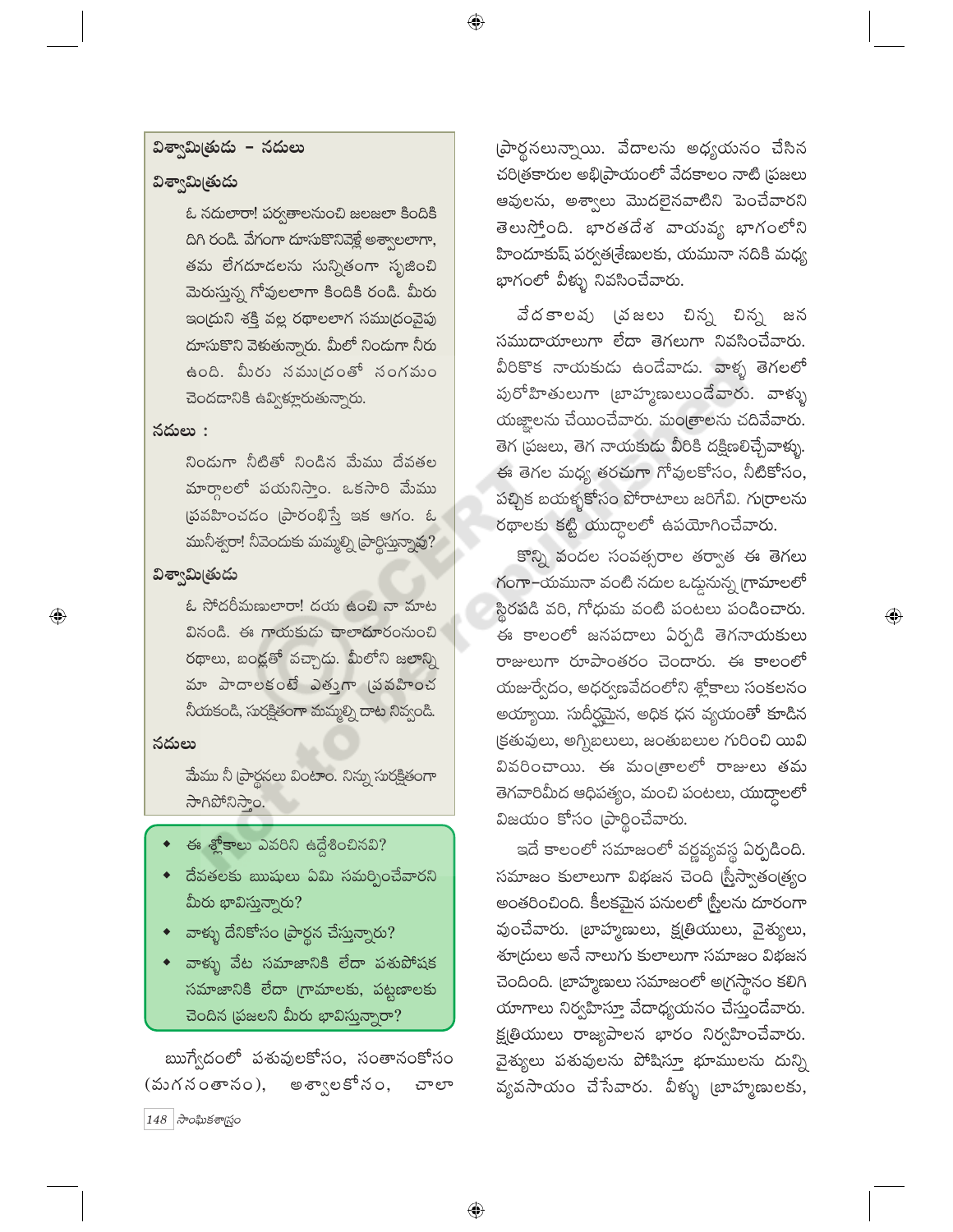

వేద (పజలు నివసించిన స్థావరాలను చూపే భారతదేశ పటం

ఆంధ్ర(పదేశ్ (పభుత్వం వారిచే ఉచితపంపిణీ

 $\bigoplus$ 

 $\phi$ లేచీనకాలంలో మతం - సమాజం $\boxed{149}$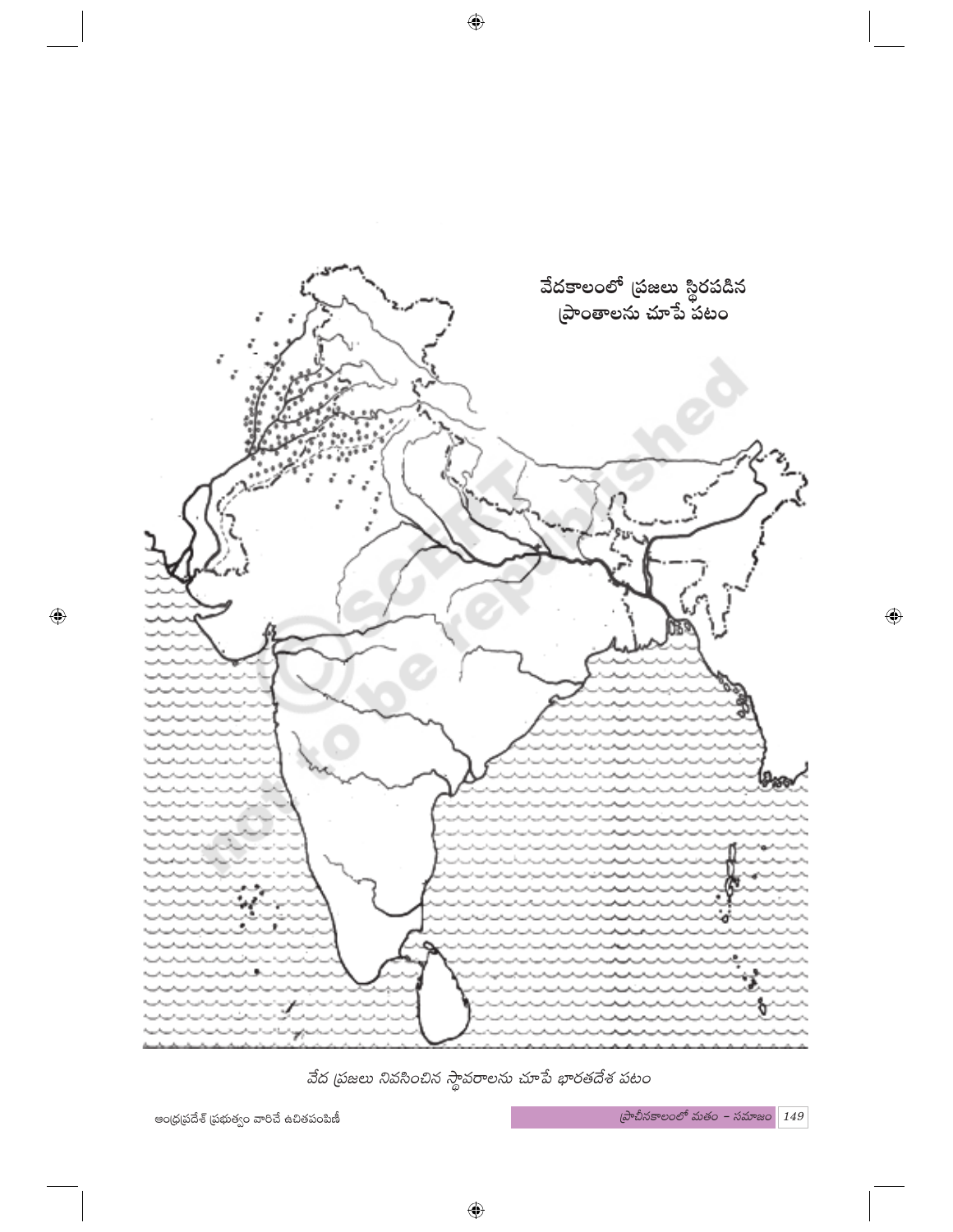క్ష్మతియులకు కానుకలు చెల్లించేవారు. చివరిగా శూ(దులు సమాజంలో దిగువ స్థానంలో ఉండి ఇతర కులాలవాళ్ళని సేవించేవారు. అయితే ఇటువంటి ఆలోచనలను అన్నివర్గాల (పజలూ ఆమోదించక తమ అసంతృప్తిని (పకటిస్తూ విభేదించేవారు.

చనిపోయిన పూర్వీకుల ఆరాధన – దక్కసులోని రాక్షసగుళ్లు

 $\bigoplus$ 



 $17.9$  రాక్షసగుళ్లు చిత్రపటం

పై పటంలో కనిపిస్తున్న పెద్ద పెద్ద బండరాళ్లను 'రాక్షసగుళ్లు' అంటారు. వీటిని (పజలు ఒక క్రమపద్దతిలో పేర్చి సమాధులను నిర్మించేవారు. ఈ రాక్షసగుళ్లను నిర్మించే పద్ధతి సుమారు మూడు వేల సంవత్సరాల క్రితం [పారంభమైంది. ఈ పద్ధతి దక్కన్ ప్రాంతంలోను, కాశ్మీర్లోను, ఈశాన్య భారతంలోనూ ఉండేది.

ఈ రాక్షసగుళ్లలో కొన్నింటిని నేలపై భాగంలోను, మరికొన్నింటిని భూమిలోను చూడవచ్చు. వృత్తాకారంలో వున్న కొన్ని బందరాళ్లు లేదా నిటారుగా నిలబడి ఉన్న ఒకే పెద్ద బందరాయిని కూడా పురాతత్వ శాస్ర్రవేత్తలు కనుక్కొన్నారు. వీటి కింది భాగంలో సమాధి ఉందనదానికి ఈ రాయి సూచన. ఈ రాక్షసగుళ్లలో కొన్నింటిలో ఒకటి కంటే ఎక్కువ అస్థిపంజరాలు  $150$  (సాంఘికశాద్రం

బయల్పడ్డాయి. దీనిని బట్టి ఒక కుటుంబంవారిని ఒకేచోట పూడ్చి పెట్టేవారని తెలుస్తోంది.

 $\bigoplus$ 

ఈ సమాధులన్నింటిలోను ఒకే రకమైన లక్షణాలు గోచరిస్తాయి. సాధారణంగా మృతులతోబాటు నలుపు, ఎరుపు రంగులు కలిగిన కుండలను పూడ్చి పెట్టేవారు. వీటితోపాటు పనిముట్లు, ఇనుముతో తయారుచేసిన ఆయుధ పరికరాలు, గుర్రాల అస్థి పంజరాలు, గు(రాలకు సంబంధించిన పరికరాలు, రాళ్లతో, బంగారంతో తయారుచేసిన ఆభరణాలు కూడా

 $\infty$ රකුවේ පඞුංచాయి.

ఉపఖండ [పాంతంలో [పజలు ఎక్కువగా ఇనుప పరికరాలు వాడేవారని తెలుస్తోంది. ఇంతే కాకుండా వరిని పండించే వారని<mark>,</mark> చెరువు సాగు నిర్వహించే వారని కనుక్కొన్నారు. చనిపోయిన పూర్వీకులను పూజించడం అత్యంత (పాధాన్యమైనదిగా భావిస్తూ వీళ్ళు రాక్షసగుళ్లను నిర్మించారు.

 $\bullet$  చనిపోయిన పూర్వీకులను మీ కుటుంబ సభ్యులు పూజిస్తారా లేదా (శద్ధాభక్తులను కనబరుస్తారా? మీ పూర్వీకులను (ఆద, మగ) ఎలా పూజిస్తారో మీ తరగతి వాళ్ళతో చెప్పండి.

 $\overline{\mathbb{Q}}$ 

# జనపదాలు – నగరాల కాలం నాటి కొత్త (పశ్నలు

మీరు గంగానదీ (పాంతంలోని జన<mark>పదాలు,</mark> మహాజనపదాలు, నగరాల గురించి చదివారు కదా! ఈ ప్రదేశాలలో అనేక రకాలైన ప్రజలు నివసించేవారు. వాళ్ళలో వేటగాళ్లు, పశుపోషకులు, పనివాళ్ళు, పేద (వజలు స్థిరనివాసాలు ఏర్పరచుకొని తమ అభి[పాయాలను ఒకరికొకరు తెలుపుకోవడం వల్ల ఒకరి మతవిశ్వాసాలు మరొకరికి తెలిసి వాటిని ఆచరించారు. ఈవిధంగా ఒక మి<sub>(</sub>శమ సంస్కృతికి నాంది ఏర్పడి (పజలు వేదకర్మలు చెయ్యడం,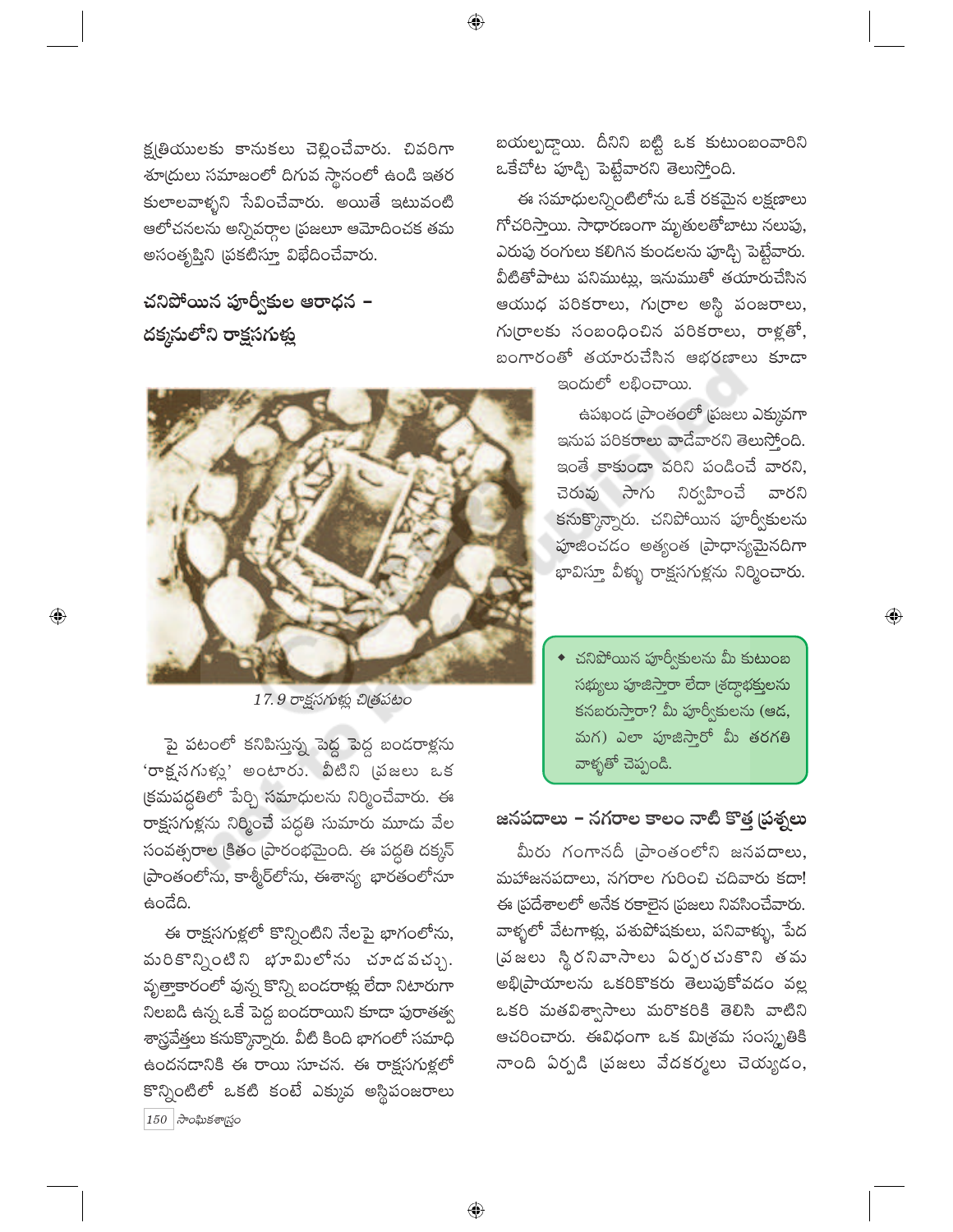అగ్నికార్యం చేయడం, సూర్యుడు, నదులు, అమ్మతల్లి, కోతి, ఏనుగు, సర్ఫాలు, చెట్లు వంటివాటిని హుజించడం (పారంభించారు.

చనిపోయిన తమ పూర్వీకులను కూడా వీళ్ళు పూజించనారంభించారు. మనుషులు చనిపోయిన తర్వాత కూడా ఆత్మలు బతికి ఉంటాయని వాళ్ళ నమ్మకం. అయితే (పజలు కేవలం మతకర్మలను ఆచరించడంతోనే సంతృప్తి చెందక కొత్త (పశ్నలను లేవనెత్తారు. (పశ్నలకు సమాధానాలు అన్వేషించదానికి బయలుదేరారు. ఈ అన్వేషణల్లో పాల్గొన్నవాళ్ళ గురించి తెలుసుకొంటారా?

# మరణం తర్వాత ఏం జరుగుతుంది?

 $\bigoplus$ 

బాగా (పాచుర్యం పొందిన ఒక బాలుని కథ ఉంది. ఆ బాలుడు ఎవరో తెలుసా? నచికేతుడు. ఇతని కథను మీరు బహుశా వినేఉంటారు.

ఒకసారి నచికేతుని మనసులో ఒక (పశ్న ఉదయించింది. మరణం తర్వాత ఏం జరుగుతుంది? మరణ దేవత యముడు కాబట్టి యముడే ఈ (పశ్నకు చక్కగా సమాధానం చెప్పగలడని తలచి వెంటనే యముని దగ్గరకు వెళ్ళాడు. తన జ్ఞానసాధనలో నచికేతునికి యముడంటే కూడా భయం కలగలేదు. నేరుగా యముని దగ్గరకు వెళ్ళి మరణం తర్వాత ఏమి సంభవిస్తుంది అని ప్రశ్నించాడు.

యముడు ఈ క్లిష్టమైన (పశ్నకు సమాధానాన్ని దాటవేయడానికి (పయత్నించాడు. ఈ (పశ్నను ఉపసంహరించుకుంటే బంగారు, వెండి, గోవులను వరాలుగా ఇస్తానని నచికేతునితో యముదు అన్నాదు. అయితే యముడు సమాధానం చెప్పేంతవరకు నచికేతుడు తన పట్టును విడవలేదు. ఈ కథ 'కఠోపనిషతు' లో ఉంది.

 $\bullet$  మరణం తర్వాత ఏం జరుగుతుందని అనుకొంటున్నారు? తరగతిలో దీన్ని గురించి చర్చించండి.

ఆంధ్రప్రదేశ్ ప్రభుత్వం వారిచే ఉచితపంపిణీ

## నాశనం లేనిది ఏది?

⊕

పూర్వకాలంలో చాలామంది (పజలు అడవులలోని ఆ(శమాలలో నివసించేవారు. వీళ్ళు ధ్యానం చేస్తూ (పశ్నలకు సమాధానాలను అన్వేషించేవారు. సందర్శకులతో వాద-సంవాదాలు జరిపేవారు, చర్చించేవారు. భావాలను పంచుకునేవారు. ఈ ఆ(శమాల్లో నివసించేవాళ్ళని ఋషులు లేదా మునులు అంటారు. చాలామంది రాజులు కూడా యిటువంటి ఆలోచనలే కలిగి వుండేవారు. ఋషులు, రాజుల ఆలోచనలు, అభి[పాయాలను 'ఉపనిషత్తులు' అనే గ్రంథాల ద్వారా చదవవచ్చు. యాజ్ఞవల్క్యుడు, ఉద్దాలక ఆరుణి చాలా (పసిద్ధి చెందిన ఋషులు.

ఈ ఋషులు వినాశనంలేని, చావులేని, దుఃఖంలేని విషయాలను గురించి అన్వేషించారు. వినాశనం లేని దానికి 'ఆత్మ' లేక 'టాహ్మణ' అని పేరు పెట్టారు. 'ఆత్మ'ను లేదా 'బ్రాహ్మణ' తెలుసుకొంటే అమరత్వాన్ని పొందగలమని వారు తలచారు. 'ఆత్మ'ను అర్థం చేసుకోదానికి తపస్సు చేయాలని వాక్ళు బోధించారు.

ఆత్మ, తపస్సు అనే వాటిని గురించి మీకు తెలిసిన దాన్ని మీ తరగతివాళ్ళకి తెలియజేయండి.

 $\bigoplus$ 



 $17.10$  ఆ(శమంలో శిష్యులకు గురువు బోధిస్తున్న దృశ్యం

 $c^2$ బాచీనకాలంలో మతం - సమాజం | 151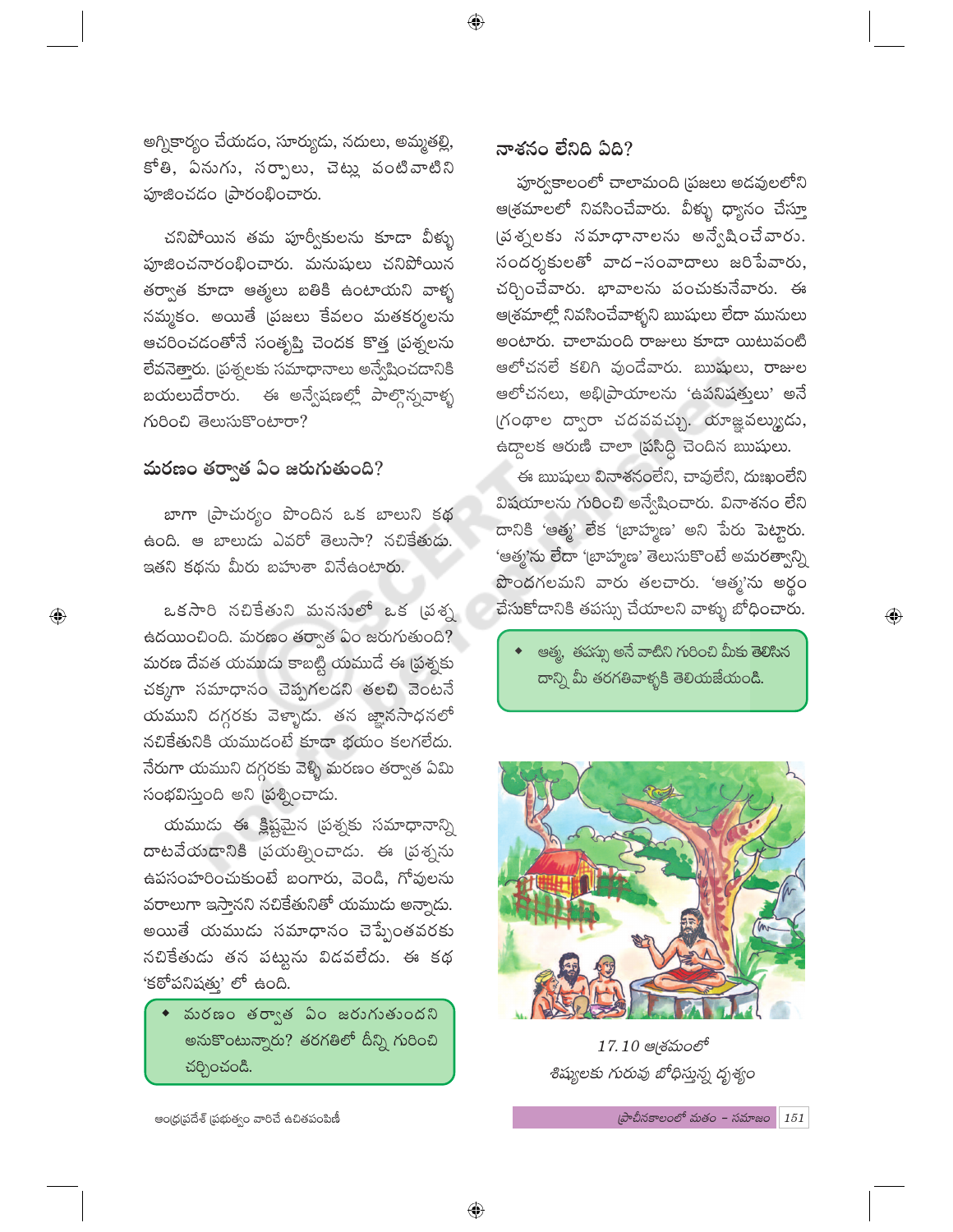## పరి[వాజకులు

 $\bigoplus$ 

సత్యాన్వేషకులకు స్థిరనివాసం ఉండదు. వీళ్ళు అన్వేషణలో ఇంటిని వదిలి ఒక గ్రామం నుంచి మరొక గ్రామానికి, ఒక అరణ్యం నుంచి మరొక అరణ్యానికి తిరుగుతూ ఉంటారు. అందుకే వీరిని 'పరి[వాజకులు' అన్నారు. వీరిని 'భిక్షువులు' (తిరిగేవాళ్ళు) అని కూడా అంటారు. ఇటువంటి పరి[వాజకులలో వర్ధమాన మహావీరుదు, గౌతమబుద్ధదు, మక్కలిగోశాల, అజిత కేశకంబలి చాలా గొప్పవారు.

## పుట్టుక – చావు అనే చ(కబంధంనుంచి విమోచనం ఎలా? – వర్ధమాన మహావీరుడు

వర్ధమాన మహావీరుడు ఒక గణసంఘంలో జన్మించాడు. 30 సంవత్సరాల వయస్సులో యింటిని వదిలి పరి[వాజకుడు అయ్యాడు. 'పుట్టుక – చావు అనే చక్రబంధం నుంచి విమోచనం ఎలా?' అనే ప్రశ్నకు సమాధానంకోసం అన్వేషించాడు. చాలా సంవత్సరాల ధ్యానం – తపస్సు భలితంగా మహావీరునికి సమాధానం లభించింది.

ఇతరులకు దుఃఖాన్ని కలుగజేస్తే మన పాపాలు పెరుగుతాయని మహావీరుడు బోధించాడు. చిన్న (పాణికి కూడా హింస తలపెట్టకూడదని చెప్పాడు.

పాపాలనుంచి విముక్తి పొందడానికి సాధారణ జీవితం గదుపుతూ శరీరాన్ని కఠోర(శమకు గురిచేయాలని ఉద్భోధించాడు. ఈవిధంగా చేస్తే పాపవిముక్తులు కాగలరని ఆయన చెప్పాడు.

 $\bigoplus$ 

మహావీరుడు తన బోధనలను వ్యాప్తిచేస్తూ విస్తృతంగా పర్యటించాడు. చాలామంది అతని బోధనలకు (పేరితులయారు. ఈ విధంగా జైనమతం (పాచుర్యంలోకి వచ్చింది.

ప్రపంచమంతా ఎందుకు దుఃఖమయంగా ఉంది? దుఃఖాన్ని జయించడం ఎలా? – గౌతమబుద్దుడు

మహావీరునిలాగ గౌతమ బుద్ధుడు కూడా ఒక గణసంఘంలో జన్మించాడు. ఆయన (పజలలో దుఃఖాన్ని గమనించాడు. 'దుఃఖాన్ని పోగొట్టుకోడం ఎలా?' అని ఆలోచించసాగాడు.

ఒకరోజున ఇంటిని, భార్యను, కొదుకును వదిలి తన (పశ్నకు సమాధానాన్ని వెతుక్కొంటూ పరి[వాజకుడుగా మారి బయలుదేరాడు. అనేక సంవత్సరాల ధ్యానం – తపస్సుల ఫలితంగా అతనికి సమాధానం లభించింది.

 $\bigoplus$ 

బుద్ధని అభిప్రాయమేమిటంటే దుఃఖానికి కారణం కోరికలు. కోరికలను అదుపులో ఉంచితే దుఃఖం నుంచి విముక్తి లభిస్తుంది అని చెప్పాడు. కోరికలను అదుపులో ఉంచడానికి నియమితమైన సమతులిత జీవితాన్ని గడపాలని, ఎవరినీ బాధించ కూడదని బోధించాడు. అమితవైన (పాయిశ్చిత్తాలకు, సంతోషాలకు బదులుగా బుద్దుడు చూపిన మార్గమే మధ్యేమార్గం. బౌద్ధమతం దీనినే గొప్ప మధ్యేమార్గంగా పిలిచింది. ఈ బుద్ధని బోధనలే బౌద్ధమతంగా వ్యాప్తిపొందాయి.

బుద్దని, అతని అనుయాయుల బోధనలను 'త్రిపీటకాలు' అనే పేరుతో సంకలనం చేశారు. అవి సుత్త, అభిధమ్మ, వినయ అనే మూడు పీటకాలు.

17.11 సారనాథ్లలోని గౌతమ బుద్దని చిత్రం  $152$  సాంఘికశాగ్రం

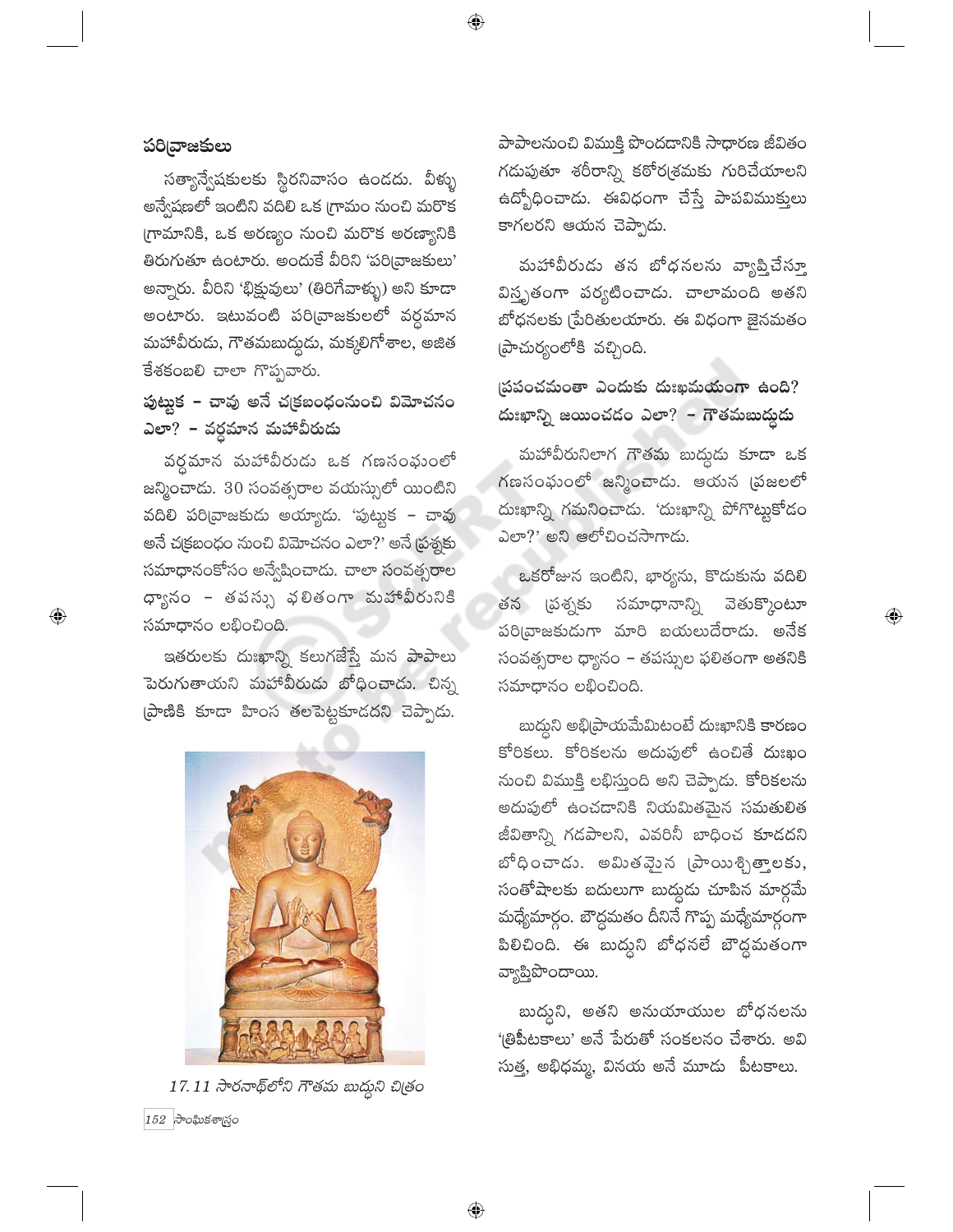

ఆంధ్రప్రదేశ్ (పభుత్వం వారిచే ఉచితపంపిణీ

 $\omega$ ేచినకాలంలో మతం - సమాజం 153

 $\bigoplus$